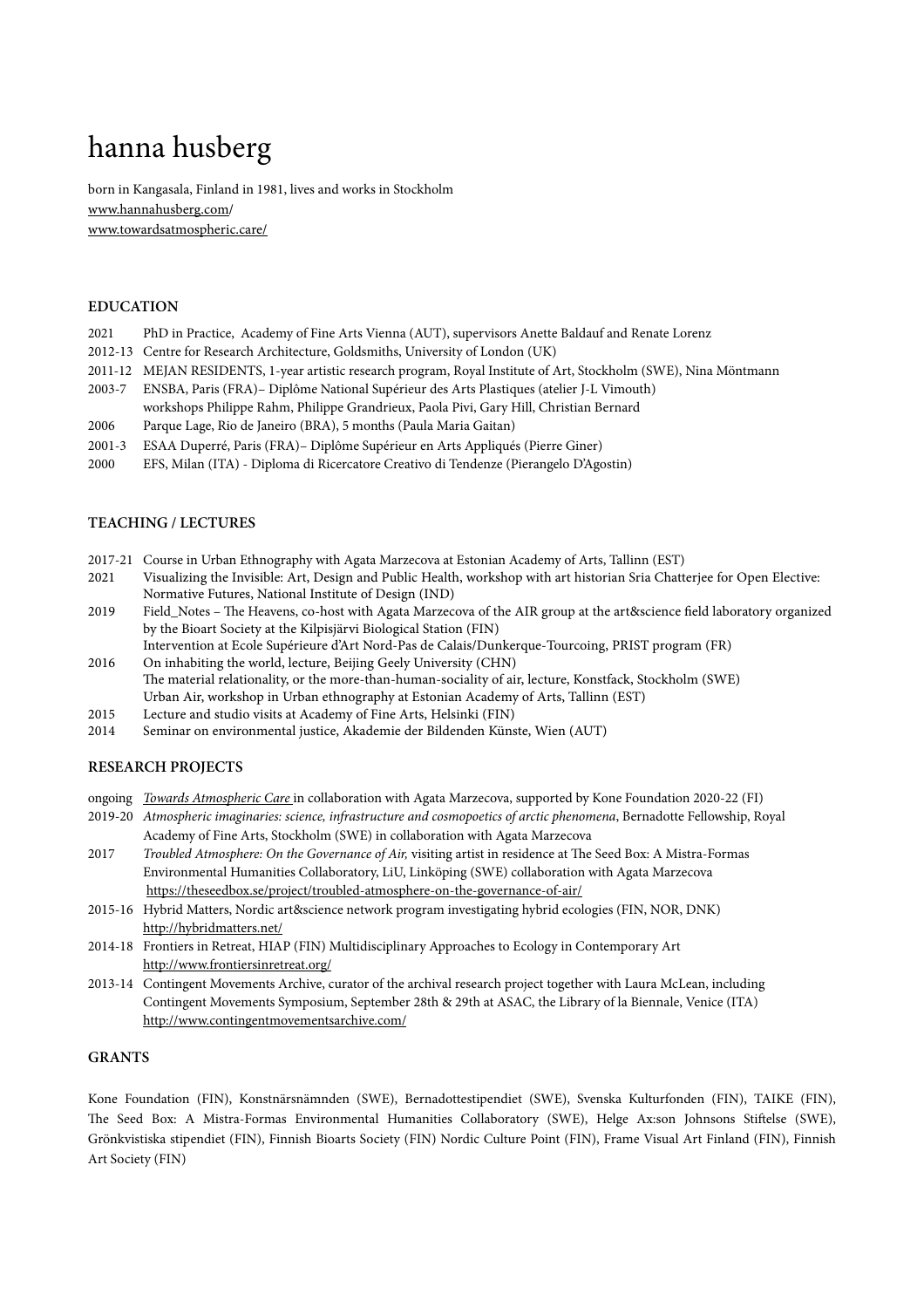#### **SELECTED ARTWORK AND PERFORMANCES**

- 2020 *From Aurora to Geospace, research exhibition* with Agata Marzecova, Royal Academy of Fine Arts, Stockholm (SWE)
- 2019 *Human Meteorology,* lecture performance, *Arktis +-0*, Biologiska Museets Vänner, Weld, Stockholm (SWE), *On Noticing Air,* Konstnärshuset, Stockholm (SWE)
- 2018 **Th***is new air, the one we talk about a lot,* lecture performance, *On Noticing Air,* Konstnärshuset, Stockholm (SWE), *Curating climate,* Klimahuset, Oslo (NOR), *Sensing Collectives*, ICI Berlin, *Radical Relevances,* Aalto University, Helsinki (FIN), *Mutating Ecologies in Contemporary Art*, MACBA Auditorium, Barcelona (ESP), *Large Objects Moving Air*, Creative Research into Sound Practices, London College of Communication, University of the Arts London (UK)
- 2017 *O***ft***en people ask how birds are a***ff***ected by the air,* audiovisual installation, Black Sesame Gallery, Beijing (CHN), *Precarious Terrains and Entangles Situations,* Konsthall C, Stockholm (SWE), *Watery Eyes*, Galleri Box, Gothenburg (SWE), Th*e Earth*, Galerie Emila Filly, Usti nad Labem (CZ), *Alliances and Commonalities*, Stockholm University of the Arts (SWE) *Reprogramming Earth*, group exhibition, NeMe, Limassol (CYP) Tin Alley, Ipoh Art Film Festival (MY) *Chloroful***fi***llment: a lab, letters and thoughts,* lecture performance with Sria Chatterjee, *Plantarium*, Linköping University (SWE), HIAP, Helsinki (FIN)
- 2016 *In the Vast Ocean of Air,* installation, Th*e Big Invisible*, Garage Gallery, Kunst Haus Wien (AUT), *Hybrid Matters*, Kunsthall Grenland, Porsgrunn (NOR), Nikolaj Kunsthalle, Copenhagen (DNK), Forum Box, Helsinki (FIN), *Climate Matters*, Tin Alley, Ipoh Art Film Festival (MY), *Seeds and citizens,* Östergötlands Museum, Linköping (SWE)
- 2015 **Th***e World Indoors,* installation, *Green Land, Blooming City,* Kerava Art Museum (FIN), *Rauma Biennale Balticum,* Rauma Art Museum(FIN), *Vulnerability*, St John's Cathedral, Gdansk (POL)
- *Being with*, installation, *Systemique*, CEAAC, Strasbourg (FRA), *Earthscore Specularium,* Färgfabriken, Stockholm (SWE) 2014 **Th***e Free Sea, essay* fi*lm* in collaboration with Laura McLean, *Making Use*, Museum Modern Art, Warszawa (POL), *Unplace Exhibition - networked art: places-between-places,* Gulbenkian Next Future Programme (PRT), *What used to be us*, Haw Contemporary, Kansas (USA), *Waterscapes: Politics of Water,* Kumho Museum of Art, Seoul (KOR), Pohang Museum of Steel Art (KOR), *Dissolving Frontiers,* Galleri Augusta, Helsinki (FIN), Temple Bar Studios & Gallery, Dublin (IRL) *JEUNE CREATION - Programmation vidéo,* 104, Paris (FRA), Gv Art London (UK), Stress Rehearsal, dasweissehaus, Vienna (AUT)
- 2013 *Contingent Movement Archive*, with Laura McLean, Adapting in the Anthropocene, Prix COAL, UNESCO, Paris (FRA) Maldives Pavilion, 55th Venice Biennale (ITA)
- 2012 *Human Meteorology,* installation, Galleri Mejan, Stockholm (SWE), *Specimen, Collections, croisements, sentinelles,* COAL, domaine de Chamarande (FRA) *Shi*ft*s in Time - Performing the chronic,* Kino MUMOK, Vienna (AUT)

## **CONFERENCE PAPERS / PANELS / WORKSHOPS**

- 2021 *A is for Aurora, C is for Care*, SAR conference on artistic research, Vienna (AUT), presentation with Agata Marzecova *Techno-Mythopoeia*, workshop by Guillemette Legrand & Vincent Thornhill, V2 (NL)
- 2020 *IMPACT20 Planetary Alliances*, PACT Zollverein (DEU), workshop *ELIA Biennial Conference: Expanding the Arts* (CH)*,* presentation with Agata Marzecova *Geographies of Care*, University of Lausanne (CH)
- 2019 *Poetics and Politics of Noticing Air: Imaginaries, Data, Infrastructures*, discussion with Agata Marzecova, Konstnärshuset, Stockholm (SWE) *On changing imaginaries and techno(eco)logical sensing of urban air,* presentation with Agata Marzecova at Environmental Humanities: Modes of Thinking and Being Ecological, The Seed Box, Linköping University (SWE)
- 2018 *Alliances and Commonalities*, presentation with Agata Marzecova, Stockholm University of the Arts (SWE) *Machines of Atmosphere*, chair of session with Dehlia Hannah, Politics of machines - Art and after, EVA-Copenhagen, Aalborg University, Copenhagen (DNK)
- *Clouds are highly material*, presentation, Radical Relevances, Aalto University, Helsinki (FIN) 2017 *Frontiers in Retreat: Cosmopolitical Eco-poetics in the North*, panel Environmental Humanities and New Materialisms: The Ethics of Decolonizing Nature and Culture, UNESCO, Paris (FRA) *Imaginaries and the Governance of Air*, presentation with Agata Marzecova, Architectures, Natures & Data: Politics of Environments conference, Tallinn (EST)
- 2016 *Technosphere Campus*, interdisciplinary workshop, Haus der Kulturen der Welt, Berlin (DEU) From Cosmos to Genes: New Materialist Methodologies, Charles University, Prague (CZE) Tsunami Aesthetics, The Normalcy Project, workshop and presentation, Royal Institute of Art, Stockholm (SWE) *So*ft *infrastructure*, panel, Baitasi, Beijing Design Week (CHN)
- 2015 *Melting on Ice*, workshop, Lornalab, Reykjavik (ISL)
- 2014 *Anthropocene Curriculum* and *Campus*, Haus der Kulturen der Welt, Berlin (DEU) Gv Art London, film screening and discussion with Laura McLean, Ele Carpenter and Ayesha Hameed (UK) *Tsunami Aesthetics*, The Normalcy Project, workshop and presentation, Royal Institute of Art, Stockholm (SWE)
- 2013 *Perpetuum Labs Curating the Political*, workshop, Baltic Art Center, Visby (SWE)
- 2011 *Other Possible Worlds*, workshop, Casino Luxembourg (LUX)